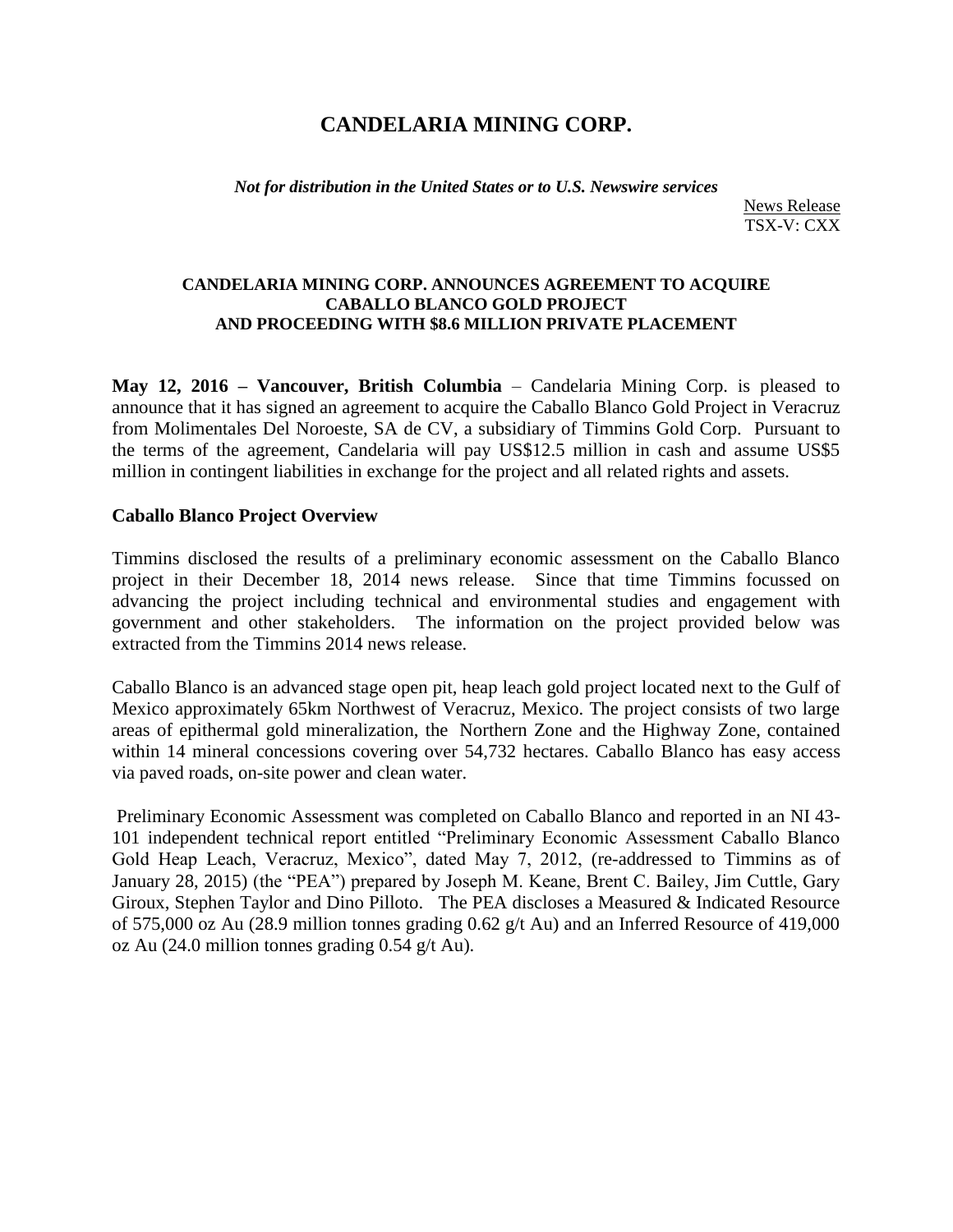## *Mineral Resources*

Estimated mineral resources for Caballo Blanco are shown below.

| <b>Mineral Resources</b> <sup>(1)</sup>    |                   |       |       |                                      |                            |
|--------------------------------------------|-------------------|-------|-------|--------------------------------------|----------------------------|
|                                            | <b>Tonnes</b>     |       |       | <b>Metal Grade   Contained Metal</b> |                            |
|                                            | (M <sup>2</sup> ) | Au    | Ag    | Au                                   | Ag $(ozs)$                 |
|                                            | tonnes)           | (g/t) | (g/t) | (ozs)                                |                            |
| Indicated Mineral Resources <sup>(2)</sup> | 28.9              | 0.62  |       |                                      | 2.32 $ 575,000 2,150,000 $ |
| Inferred Mineral Resources <sup>(2)</sup>  | 24.0              | 0.54  | 2.50  |                                      | 419,000 1,930,000          |

- $\overline{(1)}$  *As reported by Timmins in the PEA, subject to rounding, and effective as at January 17, 2012. The PEA is preliminary in nature, includes inferred mineral resources that are considered too speculative geologically to have the economic considerations applied to them that would enable them to be categorized as mineral reserves and there is no certainty that the PEA will be realized. Mineral resources that are not mineral reserves do not have demonstrated economic viability.*
- (2) *As disclosed in the PEA, Mineral Resources were estimated using cutoff grade of 0.20 g/t.*

To the best of the Company's knowledge, information and belief there is no new material scientific or technical information that would make the disclosure of the mineral resources inaccurate or misleading. For a full discussion of the sampling, analysis, quality assurance, quality control, and other technical disclosure relevant to the project, please see the PEA which is available on SEDAR under Timmins Gold Corp. profile at [www.sedar.com.](http://www.sedar.com/)

Pursuant to the requirements of NI 43-101, Candelaria is required to file a technical report to support the above disclosure within 180 days from the date of this news release.

### **Transaction Summary**

Pursuant to the terms of the Agreement, Candelaria will acquire the Caballo Blanco project in exchange for cash payments to be paid over a period of twelve months as follows:

- US\$1,250,000 payable on signing of the agreement as a non-refundable deposit
- US\$2,250,000 payable no later than 15 business days from the date of the agreement as an additional non-refundable deposit
- US\$6.5 million payment upon closing, which is to occur on or before June 24, 2016
- US\$2.5 million payment at the earlier occurrence of Candelaria receiving permits or June 24, 2017, secured by a promissory note and security interest.

Candelaria has also agreed to assume a US\$5.0 million contingent payment obligation owing to Goldgroup Mining Inc.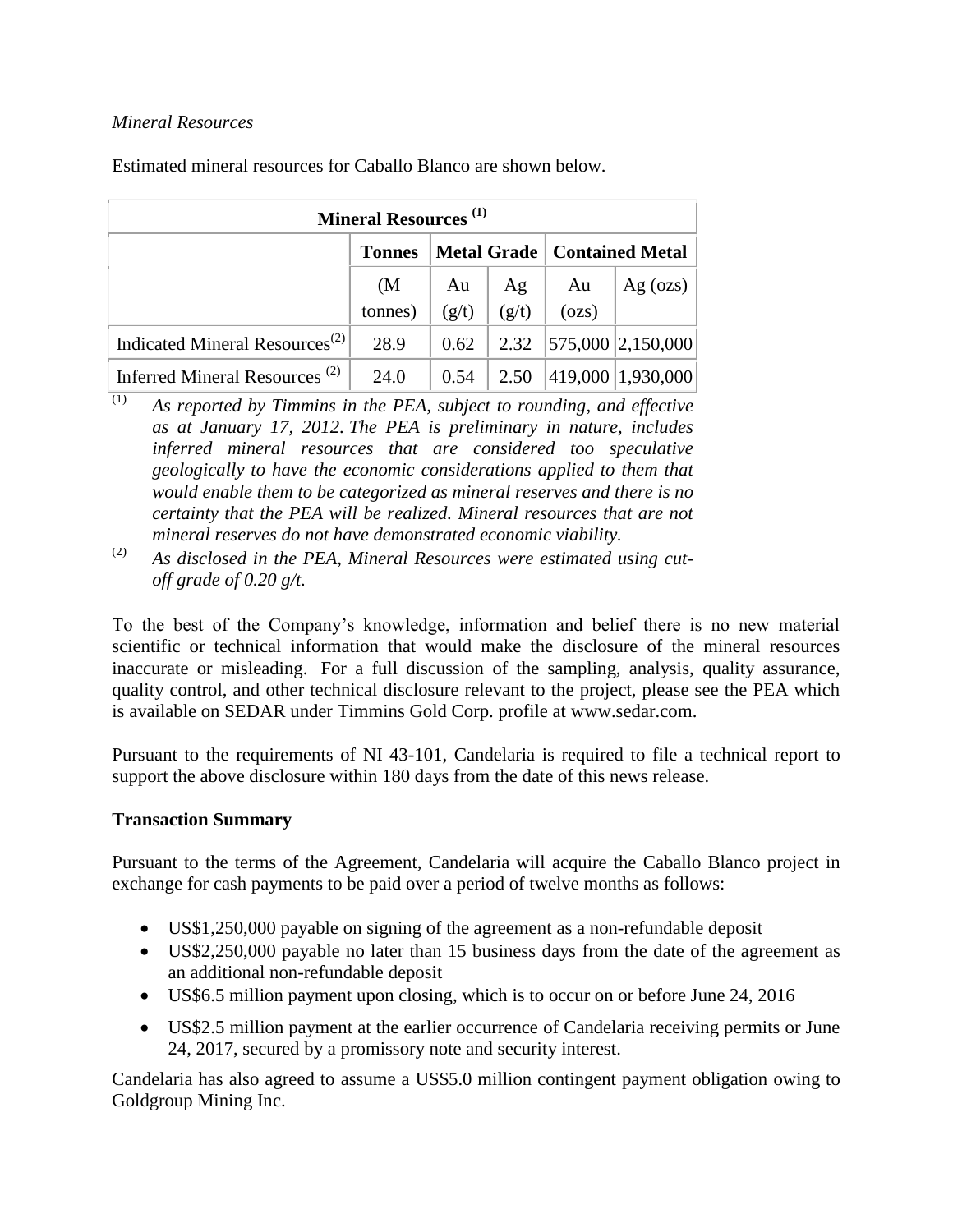### **Private Placement**

The Company announces that it is proceeding with a private placement of up to \$8.6 million. The offering will consist of up to 80,000,000 common shares of the Company at a price of \$0.10 per share for total proceeds of up to \$8,000,000. Up to \$3 million of the private placement will also be offered by way of unsecured convertible notes provided that the combined proceeds from the sale of the shares and the convertible notes will not exceed \$8.6 million. The notes will bear interest at 6% annually, paid monthly and will be convertible into common shares of the Company for a period of 18 months at \$0.06 per share for the first 12 months, and \$0.10 per share for the remainder of the term. The Company may prepay the convertible notes at any time during the initial 12 month term by paying the holders all remaining interest to maturity in addition to the principal amount.

The proceeds from the private placement will be applied towards the acquisition of the Caballo Blanco Project and related assets as described above. A finder's fee may be paid in connection with the private placement.

Completion of the acquisition and private placement are subject to customary closing conditions, including approval of the TSX Venture Exchange.

**For further information, please contact:**  Sokhie Puar, President & CEO Candelaria Mining Corp. Telephone: (604) 630-9795

*Neither the TSX Venture Exchange nor its Regulation Services Provider (as that term is defined in the policies of the TSX Venture Exchange) accepts responsibility for the adequacy or accuracy of this release.* 

#### **Cautionary Note Regarding Forward-Looking Statements**

Certain statements contained herein may constitute forward-looking statements and are made pursuant to the "safe harbor" provisions of the United States Private Securities Litigation Reform Act of 1995 and Canadian securities laws. Forward-looking statements are statements which relate to future events including projected production (and estimated cash costs). Such statements include estimates, forecasts and statements as to management's expectations with respect to, among other things, receipt of the requisite approvals for business and financial prospects, financial multiples and accretion estimates, future trends, plans, strategies, objectives and expectations, including with respect to liquidity, working capital management and to production, possible capital savings and estimates of capital, exploration drilling, reserves and resources, exploitation activities and events or future operations. Information inferred from the interpretation of drilling results and information concerning mineral resource estimates may also be deemed to be forward-looking statements, as it constitutes a prediction of what might be found to be present when, and if, a project is actually developed.

In some cases, you can identify forward-looking statements by terminology such as "may", "should", "expects", "plans, "anticipates", believes", "estimates", "predicts", "potential", or "continue" or the negative of these terms or other comparable terminology. These statements are only predictions and